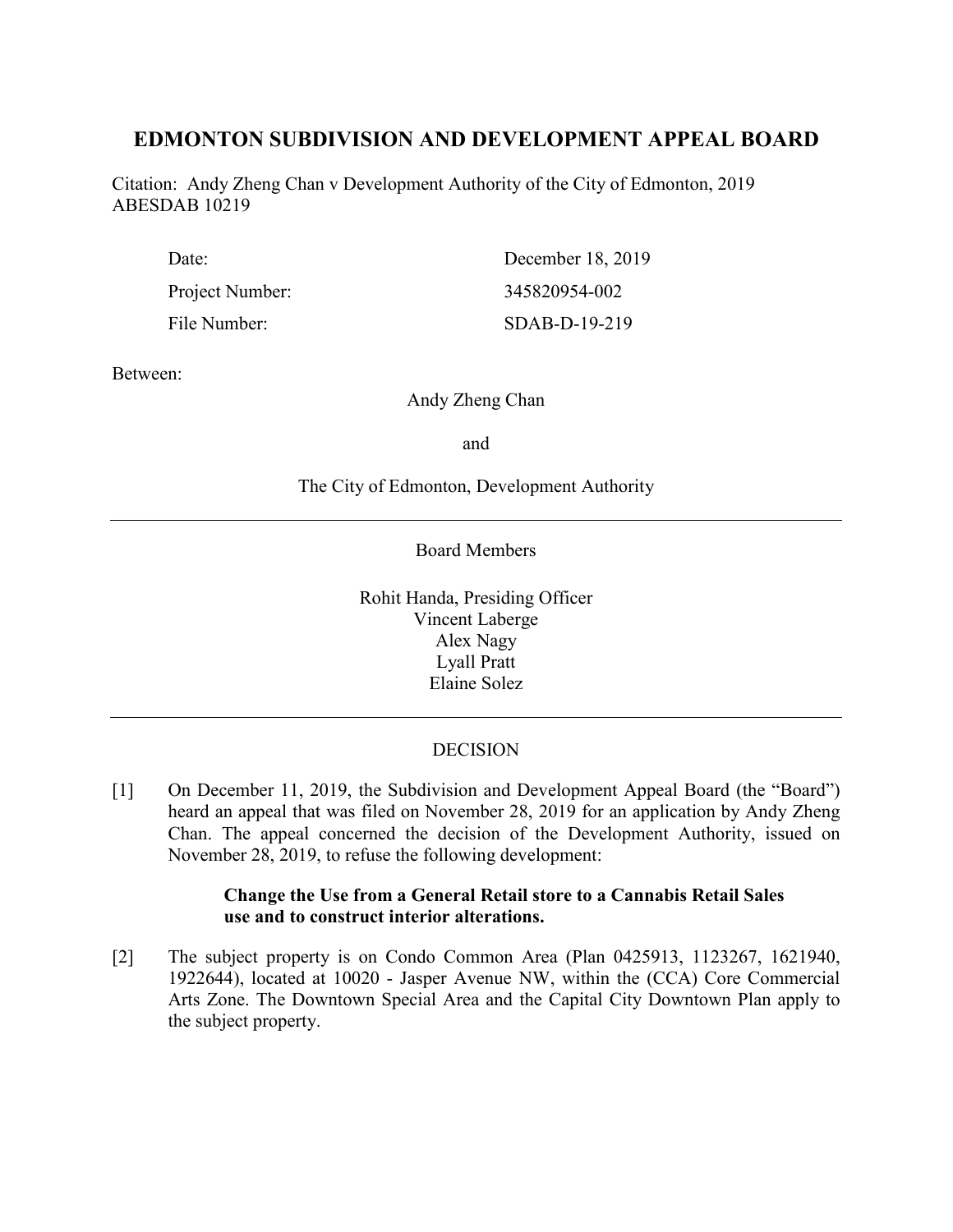- [3] The following documents were received prior to the hearing and form part of the record:
	- Copy of the Development Permit application with attachments, proposed plans, and the refused Development Permit;
	- The Development Officer's written submission;
	- The Appellant's reasons for appeal and additional written submissions including a petition and letter of support; and
	- A written submission in opposition from the Edmonton Public Library.

#### **Preliminary Matters**

- [4] At the outset of the appeal hearing, the Presiding Officer confirmed with the parties in attendance that there was no opposition to the composition of the panel.
- [5] The Presiding Officer outlined how the hearing would be conducted, including the order of appearance of parties, and no opposition was noted.
- [6] The appeal was filed on time, in accordance with section 686 of the *Municipal Government Act*, RSA 2000, c M-26.

# **Summary of Hearing**

- *i) Position of the Appellant, A. Chan and the property owner, T. Yu:*
- [7] The proposed development will not negatively impact the surrounding area and will not be detrimental to the neighbourhood.
- [8] The site is located in a strategic underground concourse location that cannot be seen by children and is more difficult to access. Mr. Yu owns the site which has been vacant for many years.
- [9] The proposed Cannabis Retail Sales store is one of the most suitable uses for this site. The subject location is located underground and is not visible until you descend down a flight of stairs and pass through a set of double doors.
- [10] The walking distance between the subject library and the site of the proposed Cannabis Retail Sales store is much greater than the separation distance identified by the Development Officer.
- [11] Photographs were referenced to illustrate the Cambridge Lofts building and the entrance. This is an adult-only residence that does not provide parking. Many working professionals reside in the building which is located adjacent to an LRT station.
- [12] The concerns of the Edmonton Public Library were acknowledged but the proposed Cannabis Retail Sales store is located in the downtown core and AGLC regulations prohibit children from accessing the store.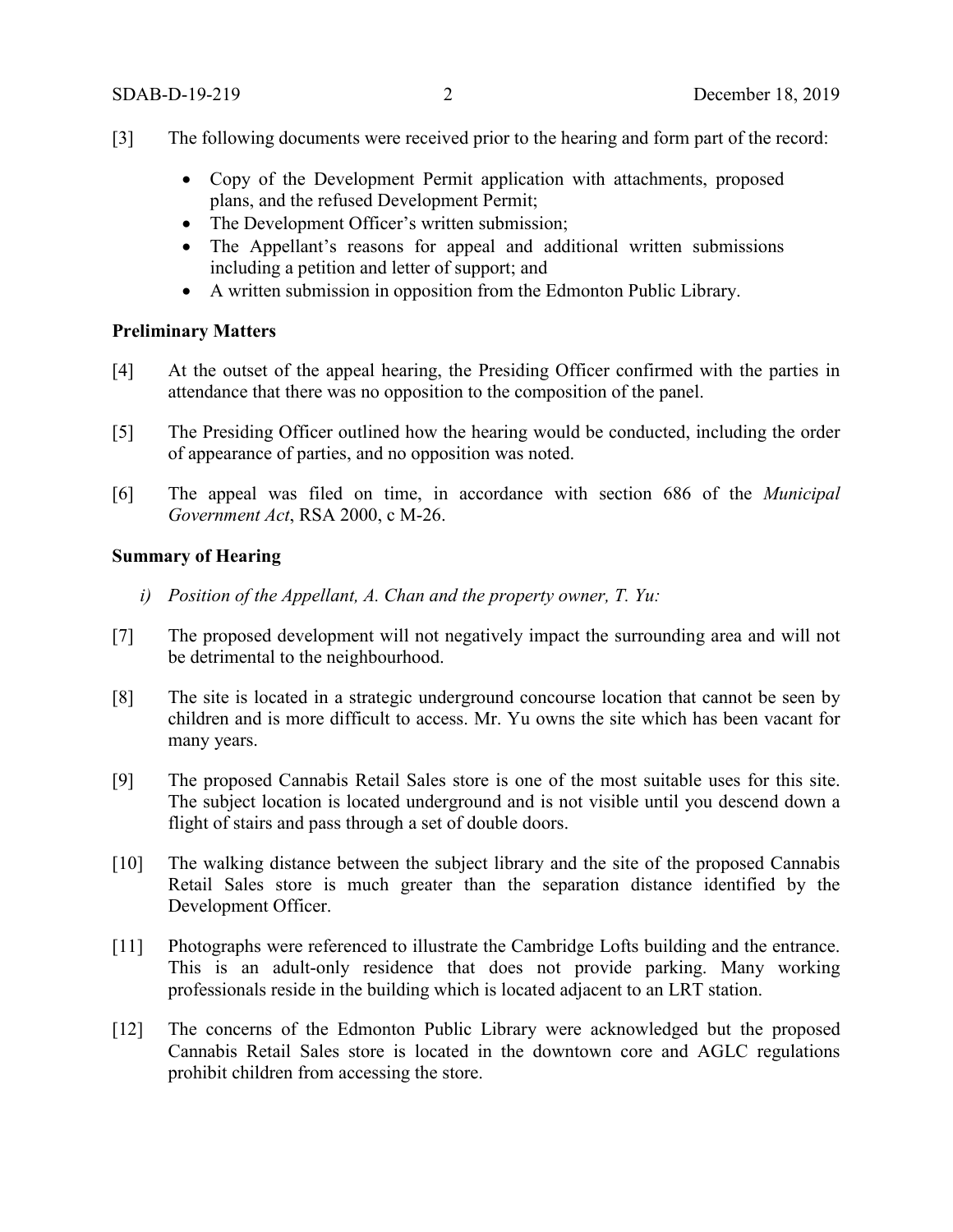- [13] It was noted that another Cannabis business (Fire and Flower) successfully appealed a development permit application that required a larger variance in the minimum required separation distance between a public library than is required for the proposed development.
- [14] The existing Cannabis store that is within 200 metres from the subject site is located above ground and the proposed development is located underground. The existing Cannabis store faces west at street level and the proposed Cannabis store will face west on the lower concourse level of the subject site.
- [15] The proposed Cannabis store will target transit oriented customers who will have the opportunity to purchase their products while commuting to and from work.
- [16] Maps were referenced to illustrate that the walking distance door-to-door from the existing Cannabis store using either the Central LRT Station pedway or the street is more than 200 metres.
- [17] Children visiting the subject library would have to go out of their way to pass by the proposed development which is located in an underground concourse that is not visible from the library, the street or the LRT station. Advertising is restricted by AGLC regulations.
- [18] There is a liquor store located adjacent to the subject location in the underground concourse, which is also an adult-oriented use.
- [19] Mr. Chan and Mr. Yu provided the following information in response to questions from the Board:
	- a. There are six commercial bays located on the lower concourse level. Two of the bays are currently vacant. A convenience store, a lunch canteen, a liquor store and a law office are currently operational.
	- b. Residents of the Cambridge Lofts will only be able to see the proposed Cannabis store if they access the LRT. The stairwell is open to the public who can access the convenience store at street level but they will only be able to access the proposed development in the pedway by going through double doors.
	- c. Both AGLC and the Development Officer were aware that the subject location was not visible from the street but they did not identify it as an issue.
	- d. Regarding the design requirements and a requirement that the exterior of all stores shall have ample transparency from the street was waived by the Board for a similar site (SDAB-D-18-152).
	- e. The concourse should be considered to be similar to a mall and visibility will be provided from the interior of the concourse into the store to comply with section 70.6(a) of the *Edmonton Zoning Bylaw*.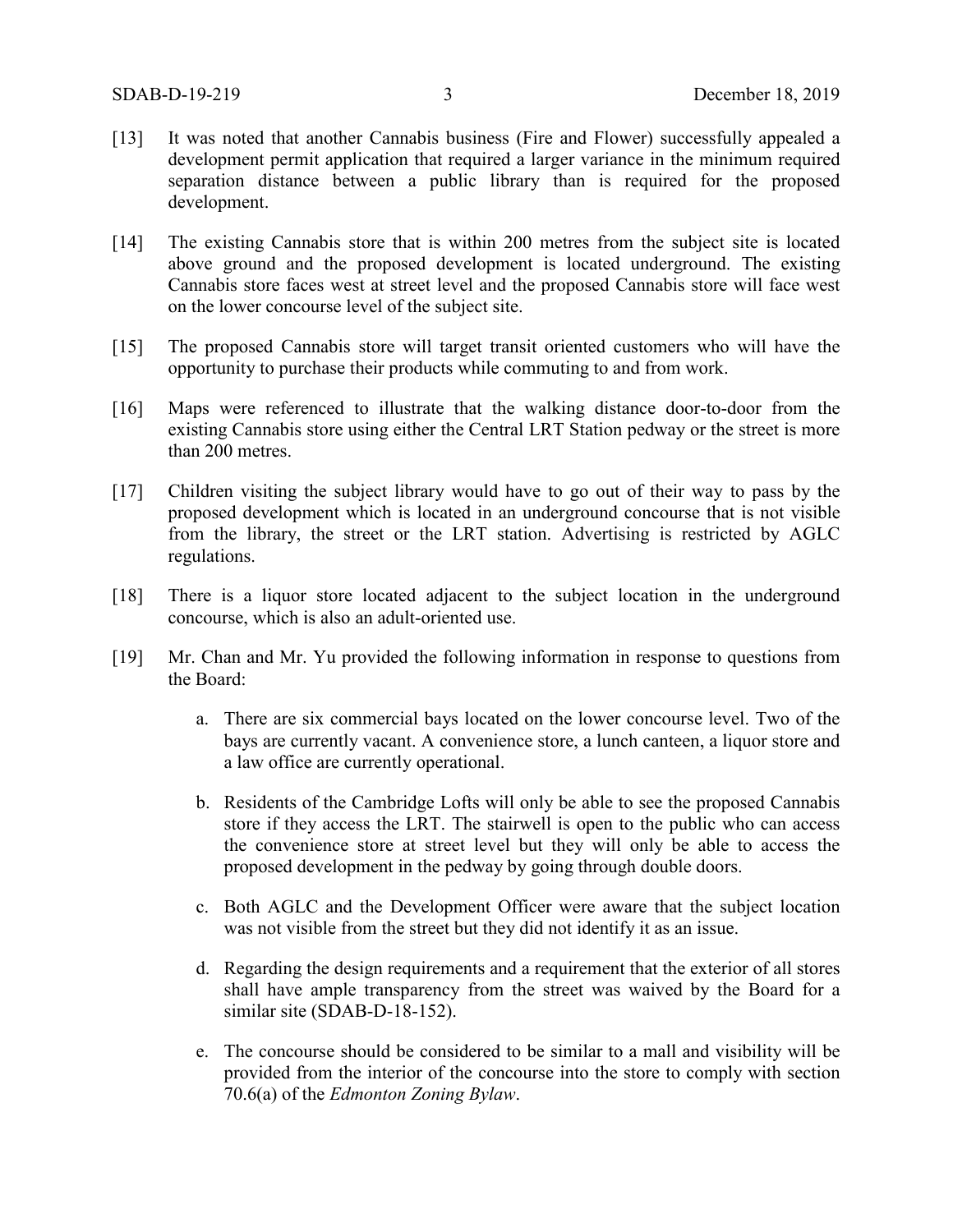- *ii) Position of the Development Officer, S. Chow:*
- [20] Mr. Chow did not attend the hearing but provided a written submission that was considered by the Board.

# **Decision**

- [21] The appeal is **ALLOWED** and the decision of the Development Authority is **REVOKED**. The development is **GRANTED** as applied for to the Development Authority.
- [22] In granting the development, the following variances to the *Edmonton Zoning Bylaw* are allowed:
	- 1. The minimum required 200 metres separation distance between any Cannabis Retail Sales and any other Cannabis Retail Sales pursuant to section 70(1) is reduced by 160 metres to allow a minimum separation distance of 40 metres.
	- 2. The minimum required 200 metres separation distance between any Site containing Cannabis Retail Sales and any Site being used for a public library, at the time of the application for the Development Permit for the Cannabis Retail Sales pursuant to section 70(2) is reduced by 90 metres to allow a minimum separation distance of 110 metres.

#### **Reasons for Decision**

- [23] Cannabis Retails Sales is a Permitted Use in the (CCA) Core Commercial Arts Zone.
- [24] The Appellant is seeking a variance to two of the regulations in the *Edmonton Zoning Bylaw* (the "*Bylaw*") that relate to:
	- *i)* the separation distance between two Cannabis Retail Sales; and
	- *ii)* the distance of a Cannabis Retail Sales Use from a public library.
- [25] In considering the Appeal, the only issue before the Board is whether the requested variances to each of the separation distances would unduly interfere with the amenities of the neighbourhood, or materially interfere with or affect the use, enjoyment or value of neighbouring parcels of land (Section 687(3)(d) of the *Municipal Government Act*  ("*MGA*")).
- [26] The Board finds that the proposed development would not offend either prong of this test*.*
- [27] It is important to note that the Board cannot presume harm simply because a separation distance exists, (*Newcastle Centre GP Ltd v Edmonton (City)*, 2014 ABCA 295, at para 6). The Board must rely on the evidence presented during the hearing to determine how a relaxation to the separation distances offends this Board's test in the *MGA.*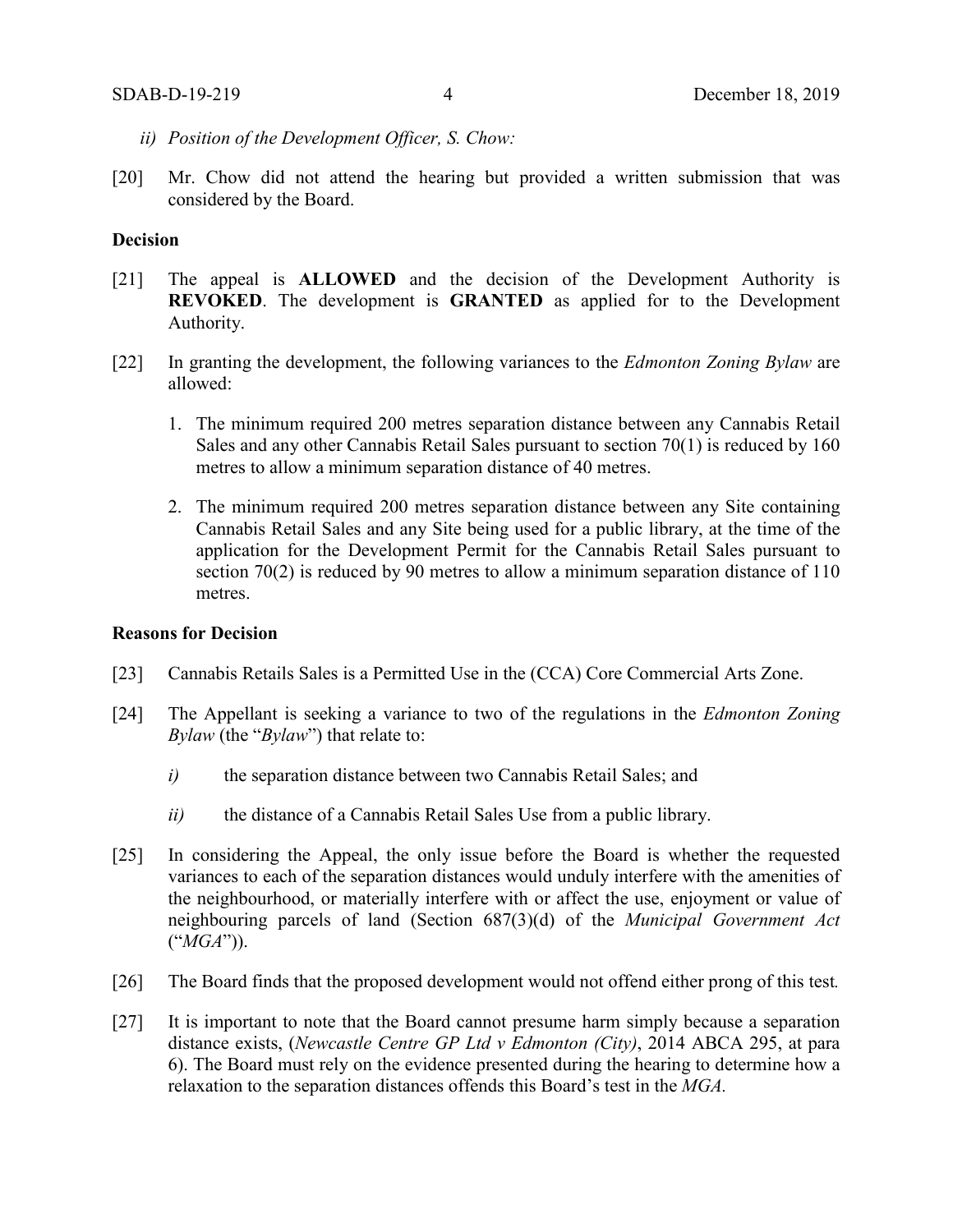### *Separation Distance Between Two Cannabis Retail Sales*

- [28] The Board heard evidence that the proposed development is located on the concourse level of the Cambridge Lofts development. As a result of its location, there is no direct line of sight between the proposed Cannabis Retail Sales development and the previously approved development.
- [29] Moreover, the actual walking distance between the two developments would in fact exceed 200 metres. While the *Bylaw* utilizes a method of distance "as the crow flies" the Board finds that the actual separation, from a practical perspective, is large enough to address any impact of having the two Cannabis Retail Sales in close proximity to one another.
- [30] In addition, there was no opposition noted against the proposed development in relation to this separation distance. To the contrary, the Board was presented with a significant petition in favour of the development. While many of the petitioners did not reside within the typical 60-metre radius, there was no evidence presented to suggest that the people most affected by the proposed development were opposed to the development. The only evidence before the Board was that of resounding support.
- [31] Finally, the Board could not find any reasons in the Development Officer's report that would suggest a negative impact arising from the proposed development. The Development Officer has no jurisdiction to vary this regulation in the *Bylaw*. His report was limited to outlining the limits on his authority and no additional reasons were put forward to suggest that any negative impacts would result from the development.
- [32] Therefore, the Board finds that a variance to this separation distance would not offend its test under section 687(3)(d) of the *MGA*.

## *Separation Distance from a Public Library*

- [33] The Board heard similar evidence from the Appellant on the issue of the separation distance from the public library. Namely, the Board heard that the actual practical distance from the library is much greater than the distance calculated "as the crow flies". This practical reality minimizes the impact of the proposed development being in close proximity to the library.
- [34] In addition, the location of the proposed development on the concourse level of the Cambridge Lofts mitigates against the impacts of locating a Cannabis Retail Sales Use near a public library.
- [35] There is no direct visual connection between the library and the proposed development and, in practical terms, patrons would have to go out of their way to pass by or access this site. There would be a limited opportunity for any adolescent library patrons to walk past the proposed development given its location. This mitigates against any impacts that would arise as a result of varying the separation distance as requested.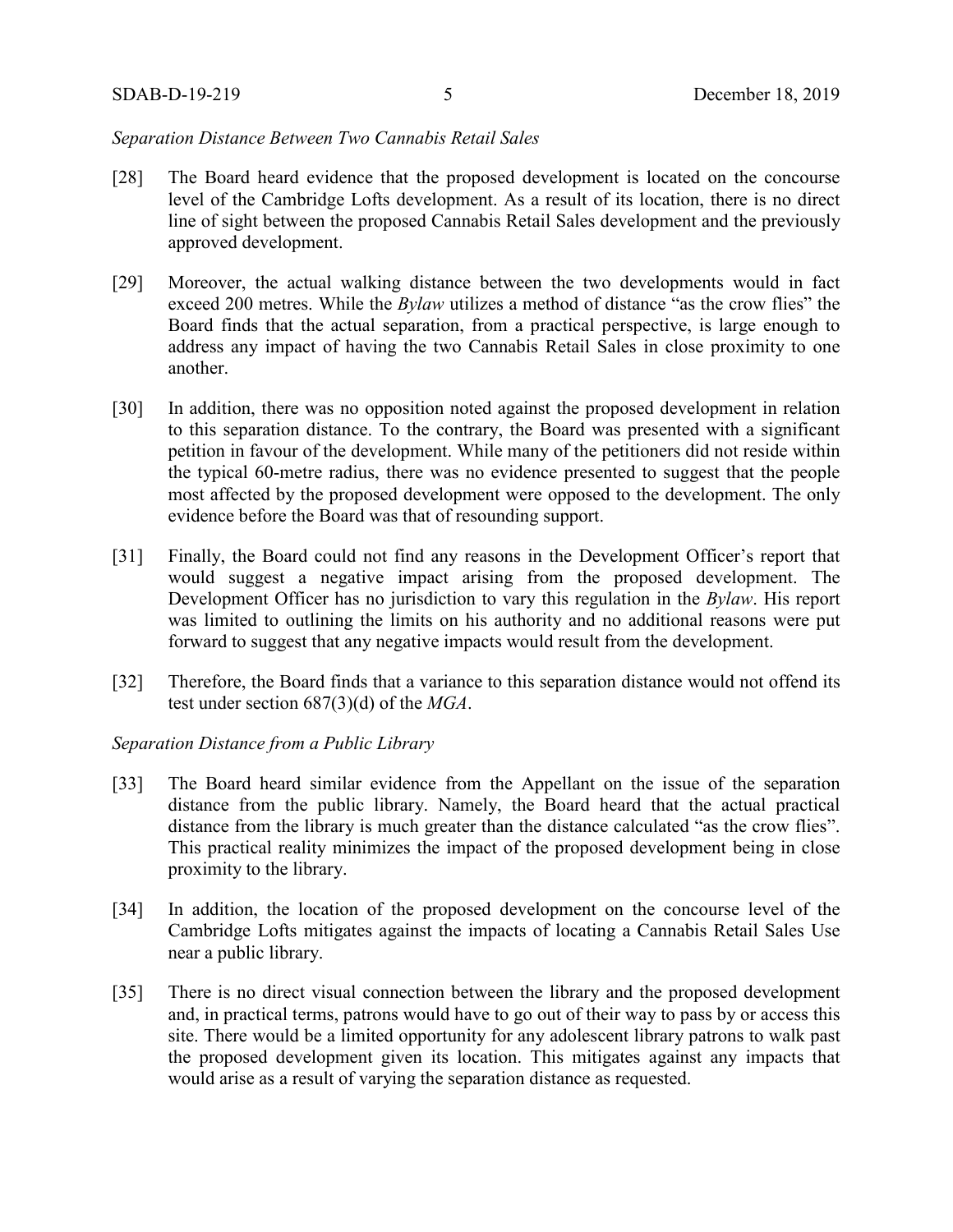- [36] While the Board was presented with an objection from the Edmonton Public Library, the purview of the objection was general in nature, relating to Cannabis Retail Sales Uses being located near libraries in any fashion. Many of the concerns noted in that objection are addressed by the remote location of the proposed development as contemplated above.
- [37] Moreover, the Board was again not presented with anything in the Development Officer's report that would suggest an undue or material interference with the operations of the library arising from the proposed development.
- [38] Therefore, the Board finds that a variance to this separation distance would not offend its test under section 687(3)(d) of the *MGA*.

#### *Section 70(6) Design Requirements*

- [39] As stated previously, the proposed development is located in a concourse under the Cambridge Lofts building. The proposed development is adjacent to several other businesses on this concourse level and has direct access to the LRT station.
- [40] The Board must consider whether the proposed development satisfies the Design Requirements noted in section 70(6) of the *Bylaw*.
- [41] Section 70(6) of the *Bylaw* states [**emphasis added**]:

Cannabis Retail Sales shall include design elements that readily allow for natural surveillance to promote a safe urban environment, **where applicable** and to the satisfaction of the Development Officer, including the following requirements:

- a. customer access to the store is limited to a storefront that is visible from the street other than a Lane, or a shopping centre parking lot, or **mall access** that allows visibility from the interior of the mall into the store;
- b. the exterior of all stores shall have ample transparency from the street;
- c. Any outdoor lighting shall be designed to ensure a well-lit environment for pedestrians and illumination of the property; and
- d. Landscaping shall be low-growing shrubs or deciduous trees with a high canopy at maturity to maintain natural surveillance.
- [42] Given the remote location of the proposed development on the concourse level, the Board finds that subsections b, c, and d are inapplicable to the development. However, the Board must consider subsection a to determine if that regulation is offended by the development.
- [43] A mall is not a defined term in the *Bylaw.* Therefore, the Board should adopt a definition of a mall that a reasonable person would agree with. Using this analysis, the Board finds that a reasonable person would determine that the clustering of several businesses on the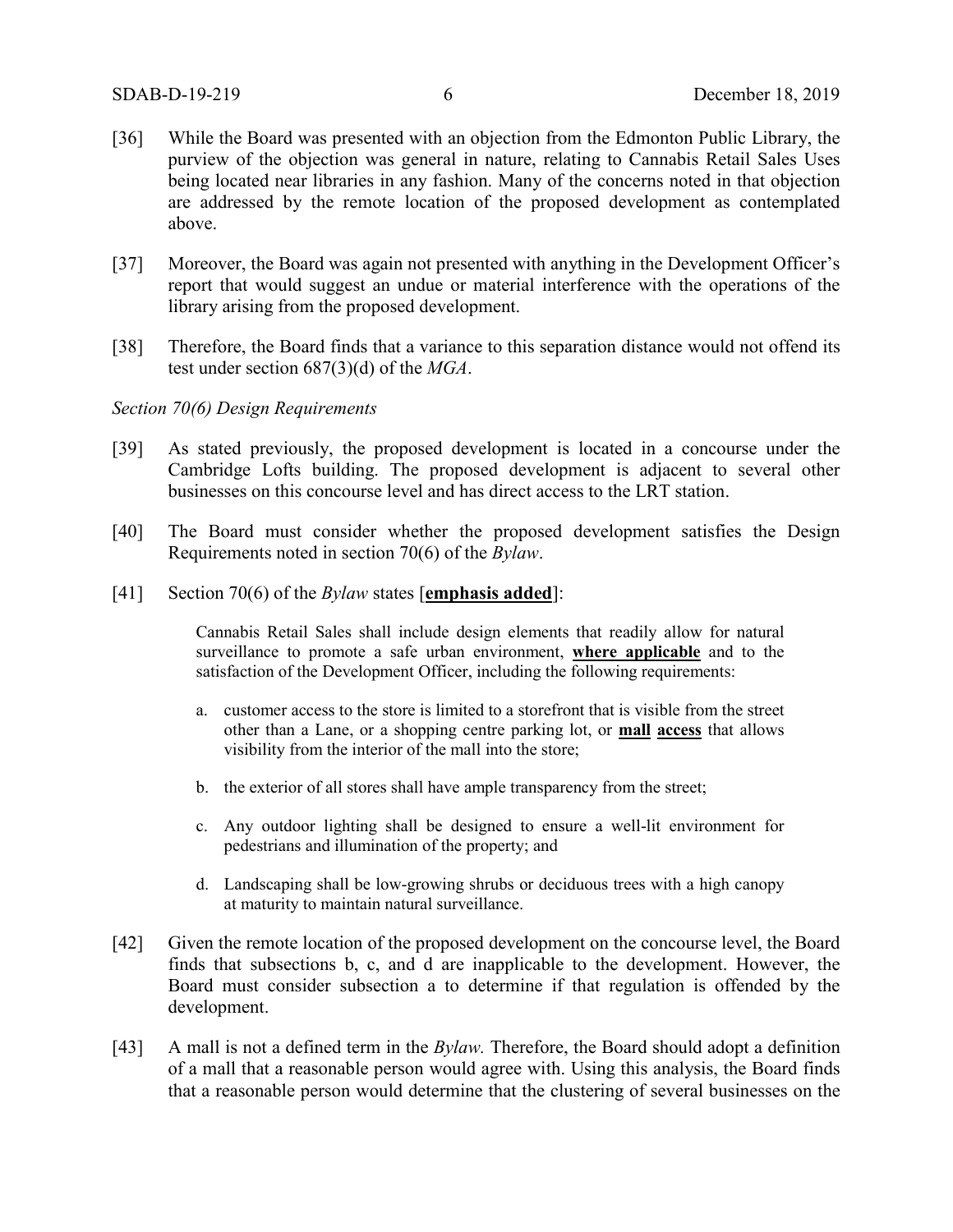concourse level amounts to a small mall. Given that there would be visibility from the mall into the store, the development meets section 70.6(a).

[44] In consideration of the foregoing, the proposed development will not offend this Board's test in section 687(3)(d) of the *MGA*. The Appeal is therefore allowed.

Rohit Handa, Presiding Officer Subdivision and Development Appeal Board